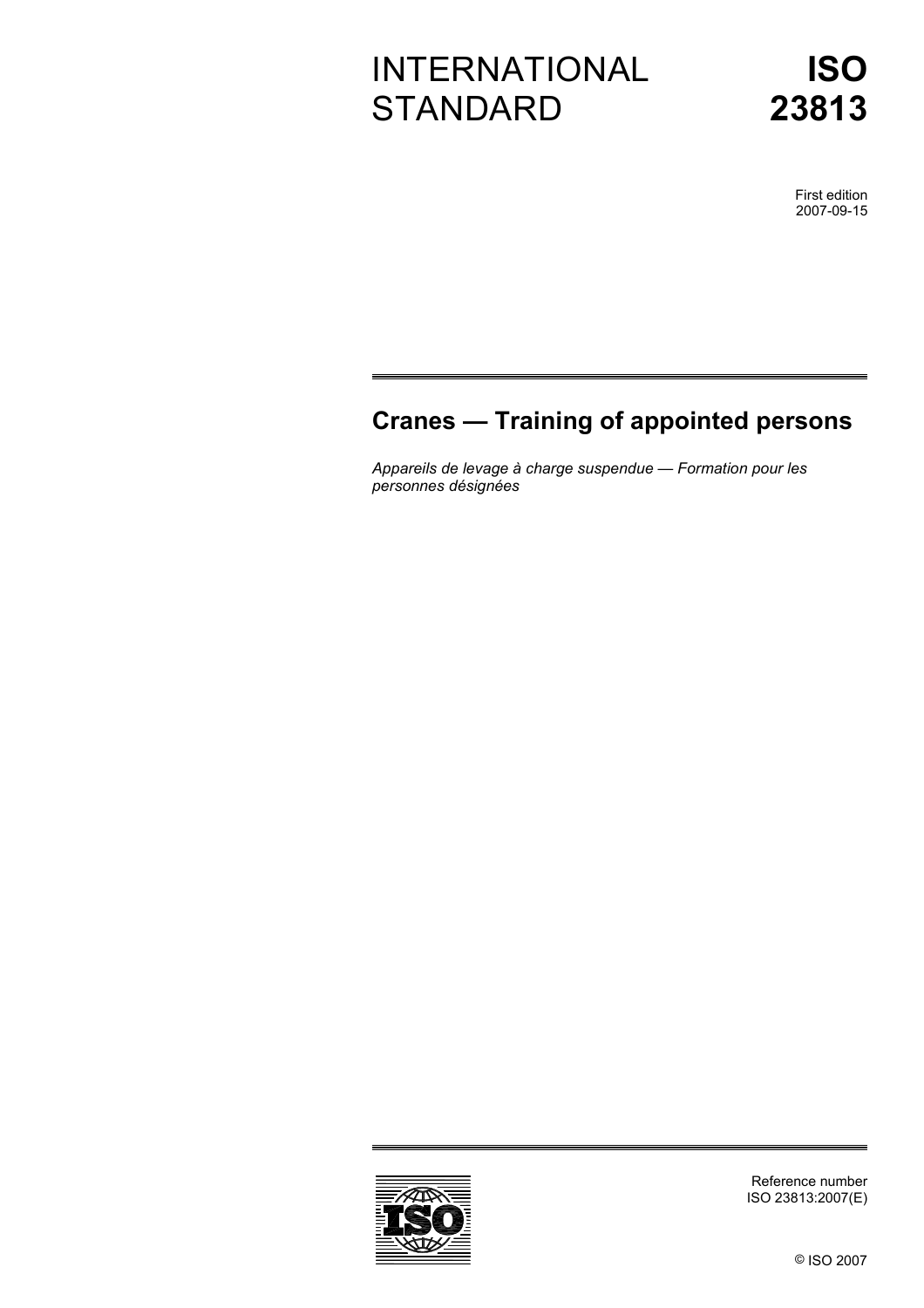#### **PDF disclaimer**

This PDF file may contain embedded typefaces. In accordance with Adobe's licensing policy, this file may be printed or viewed but shall not be edited unless the typefaces which are embedded are licensed to and installed on the computer performing the editing. In downloading this file, parties accept therein the responsibility of not infringing Adobe's licensing policy. The ISO Central Secretariat accepts no liability in this area.

Adobe is a trademark of Adobe Systems Incorporated.

Details of the software products used to create this PDF file can be found in the General Info relative to the file; the PDF-creation parameters were optimized for printing. Every care has been taken to ensure that the file is suitable for use by ISO member bodies. In the unlikely event that a problem relating to it is found, please inform the Central Secretariat at the address given below.



### **COPYRIGHT PROTECTED DOCUMENT**

#### © ISO 2007

All rights reserved. Unless otherwise specified, no part of this publication may be reproduced or utilized in any form or by any means, electronic or mechanical, including photocopying and microfilm, without permission in writing from either ISO at the address below or ISO's member body in the country of the requester.

ISO copyright office Case postale 56 • CH-1211 Geneva 20 Tel. + 41 22 749 01 11 Fax + 41 22 749 09 47 E-mail copyright@iso.org Web www.iso.org

Published in Switzerland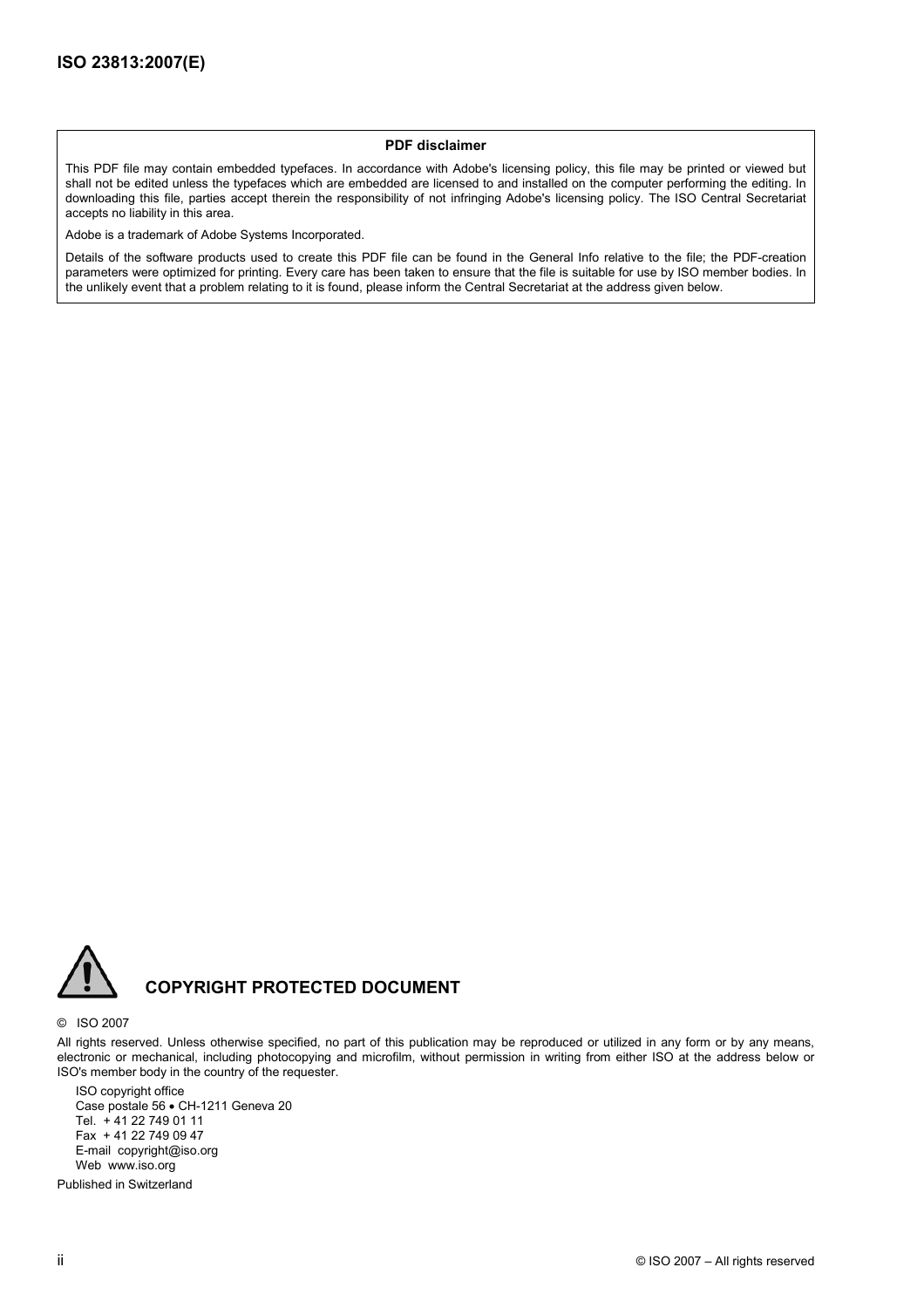### **Contents**

### Page

| $1 \quad \blacksquare$  |  |
|-------------------------|--|
|                         |  |
| 3 <sup>1</sup>          |  |
| $\overline{\mathbf{4}}$ |  |
| 5 <sup>1</sup>          |  |
|                         |  |
|                         |  |
|                         |  |
|                         |  |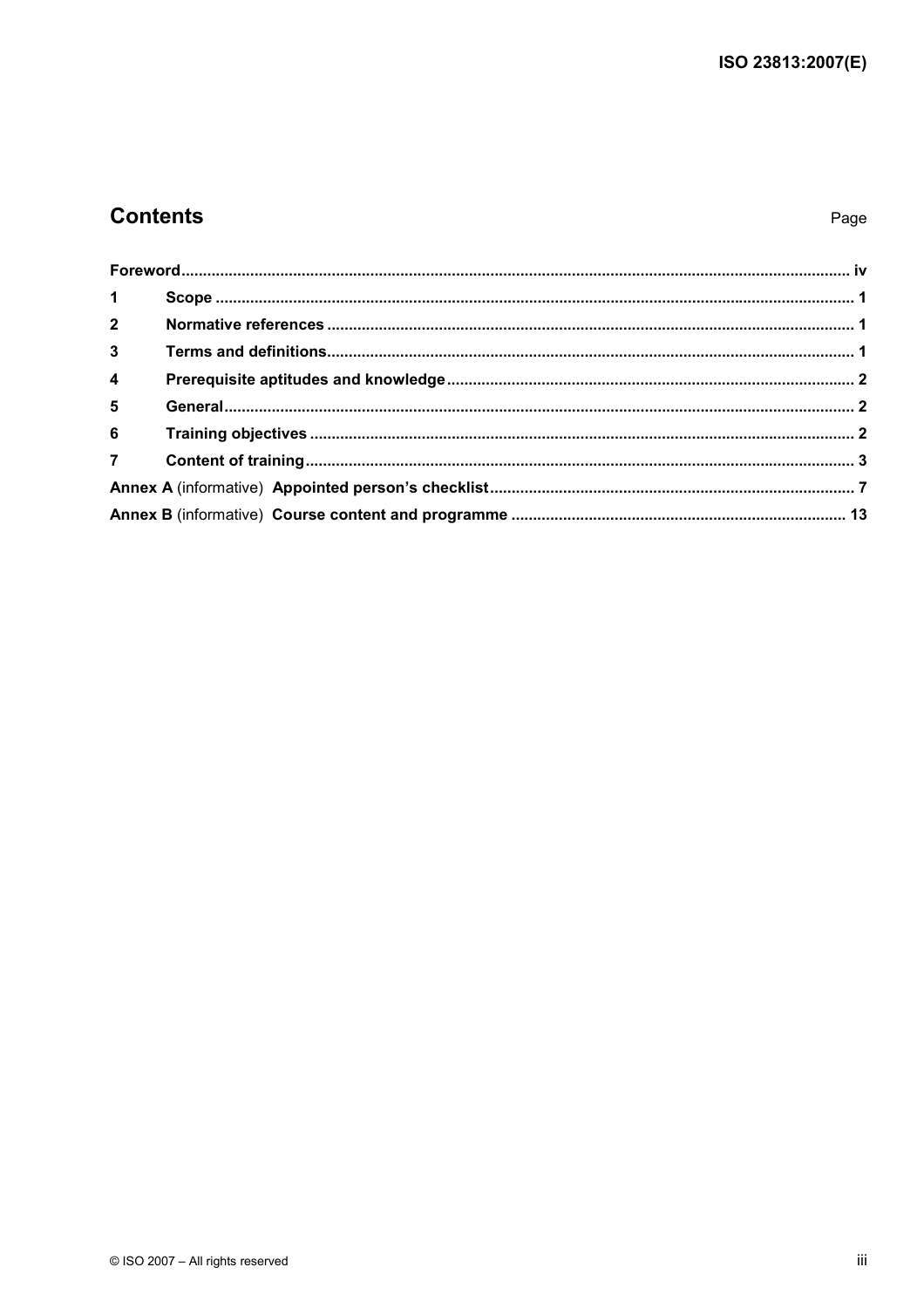### **Foreword**

ISO (the International Organization for Standardization) is a worldwide federation of national standards bodies (ISO member bodies). The work of preparing International Standards is normally carried out through ISO technical committees. Each member body interested in a subject for which a technical committee has been established has the right to be represented on that committee. International organizations, governmental and non-governmental, in liaison with ISO, also take part in the work. ISO collaborates closely with the International Electrotechnical Commission (IEC) on all matters of electrotechnical standardization.

International Standards are drafted in accordance with the rules given in the ISO/IEC Directives, Part 2.

The main task of technical committees is to prepare International Standards. Draft International Standards adopted by the technical committees are circulated to the member bodies for voting. Publication as an International Standard requires approval by at least 75 % of the member bodies casting a vote.

Attention is drawn to the possibility that some of the elements of this document may be the subject of patent rights. ISO shall not be held responsible for identifying any or all such patent rights.

ISO 23813 was prepared by Technical Committee ISO/TC 96, *Cranes*, Subcommittee SC 5, *Use, operation and maintenance*.